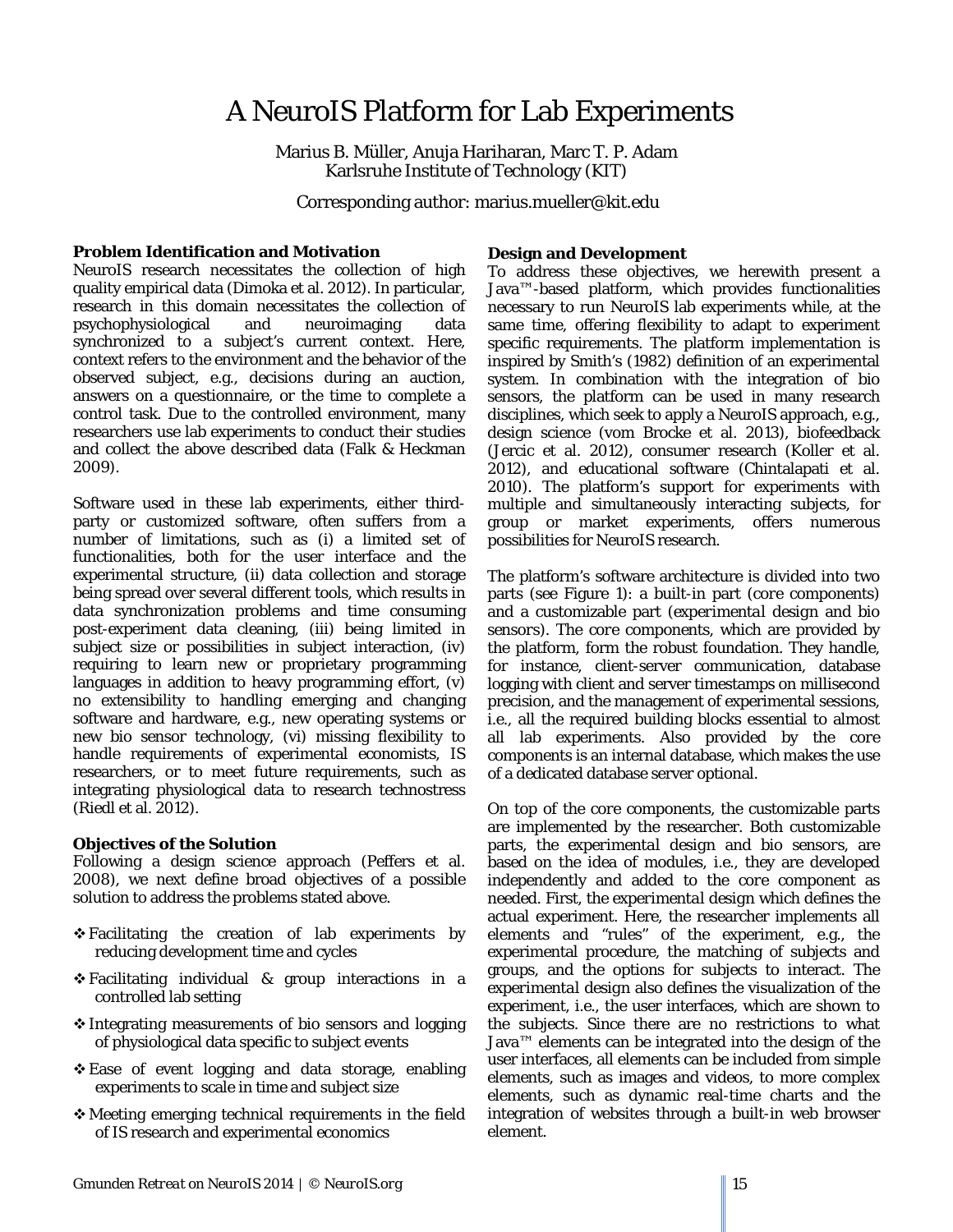The second part, which is implemented by the researcher, is the *bio sensors*. This optional part is used to integrate support for various bio sensors into the platform. To facilitate the integration, the platform provides a general framework for handling bio sensors, which can be adapted by the researcher when integrating support for his or her specific bio sensor. This general bio sensors framework provides functionalities for a centralized control in order to manage and operate all connected bio sensors simultaneously—especially useful in experiments with multiple subjects. These provided functionalities include starting and stopping data recordings, defining storage strategies, and monitoring the bio sensors' connection and overall data quality. As a result, using bio sensors in lab experiments becomes less time consuming, since bio sensors do not have to be setup or monitored individually. In addition, the recorded data is available instantaneously within the platform and can therefore be included into the experimental design itself, e.g., by using physiological data to create a real-time biofeedback element in the user interface.



### **Demonstration**

Next, as part of the demonstration, and to observe how well the developed artefacts solve the above mentioned problems better, we present two use cases that were implemented using the proposed platform. Use case (1) implements a single-subject auction experiment, whereas use case (2) implements a multi-subject auction experiment. Both experiments were conducted with different sets of bio sensors.

### *Use case 1: Measuring interplay of emotions and workload in auctions.*

This use case is an auction experiment on 54 subjects wherein subjects' brain activity was recorded using a 32 channel electroencephalograph (EEG) along with their electrocardiogram (ECG) and skin conductance (SC) data. The platform enabled the interaction between each subject and 2 computer opponents in different auction types and conditions, namely ascending and descending auctions. The aim of the experiment was to understand how the IS constructs (arousal and workload) are influenced by the auction types and conditions, and how they in turn impact subjects' bidding behavior. By means of the platform, events of interest (such as information events, placing of bids, outcome, and regret information) were logged directly to the database along with client and server timestamps. Synchronously, triggers were added from the Java™ interface of the platform to the EEG data through suitable Java<sup> $m$ </sup> wrappers to perform systemlevel calls, and transmit the event trigger via parallel port, along with the timestamp information. In parallel, heart rate and skin conductance data were transmitted over Bluetooth, and stored on the local client.

### *Use case 2: Investigating the influence of auction fever on bidding behavior in auctions.*

The second use case was conducted with a total of 216 subjects where ECG, SC, and plethysmography data were recorded. During this experiment, nine subjects at a time competed in groups of three in multiple ascending auctions. For each auction, groups were automatically rematched to achieve a perfect stranger matching. Before the experiment started, all subjects had to successfully complete a questionnaire on the experiment's instructions in order to ensure that they understood the upcoming events. Using the platform's built-in questionnaire capabilities, the experiment was set to wait for all subjects to complete the questionnaire and only then continue with the actual experiment. Next, subjects could choose an individual name and picture, which later was used in the experiment to show subjects their current competitors in the user interface. By choosing and implementing a between-subjects design, the experiment had a 2x2 full-factorial treatment structure. Using the platform's session manager, the sequence of treatments was set, such that all treatments were conducted equally often and that they were properly distributed over time to avoid, for example, time-of-day biases. The recorded events of interest were similar to those of use case (1), e.g., the placing of bids and the auction outcome, in addition to the simultaneously recorded bio sensor data. Due to the high amount of data produced by the bio sensors during an auction, the data was first stored on each local client and then was moved automatically to a central storage location after all auctions were completed.

### **Evaluation**

The initial evaluation of the presented platform shows that the experiments in both use cases were programmed with ease, conducted successfully, and enabled easy data handling post-experiment—hence, indicating the potential of this NeuroIS platform.

Also, the platform meets the previously defined objectives. Creating an experiment is less time consuming, since the necessary basic building blocks are already provided, and the well-known and widely available programming language Java™ is used for implementations. Researchers therefore can focus their attention on the design and calibration of their experiments, rather than spending time and effort on redeveloping generic and existing software solutions, e.g.,